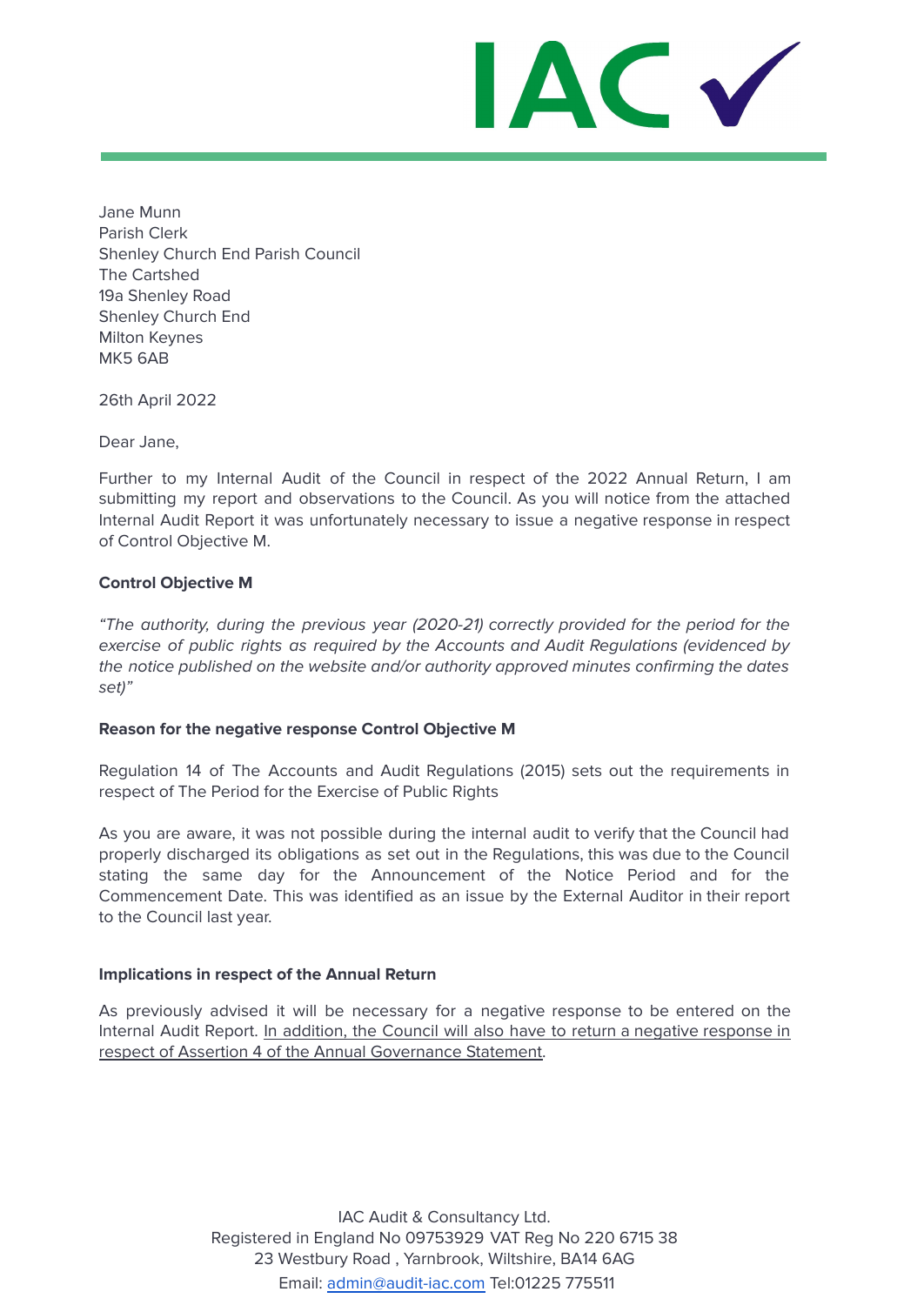In addition to the Negative Response on the Internal Audit Report we have also responded 'Not Covered' in respect of the Control Objectives F, K, L and O and we are required to explain why we have done this.

- We have responded 'Not Covered' in response to Objective F as we understand that the Council does not maintain a Petty Cash.
- We have responded 'Not Covered' in response to Objective K is that it is not applicable to your Council as you did not certify yourself as exempt from External Audit.
- We have responded 'Not Covered' in response to Objective L is that it is not applicable to your Council as your 'annual turnover' exceeds £25,000.
- We have responded 'Not Covered' in response to Objective O as we understand that the Council does not act as Sole Managing Trustee.

In addition to this letter and the statutory Internal Audit Report I have also submitted our Internal Audit Observations and Summary to you by email. I would be grateful if you could bring all of these to the Council's attention in due course.

Yours sincerely,

Kevin Rose ACMA **Director**